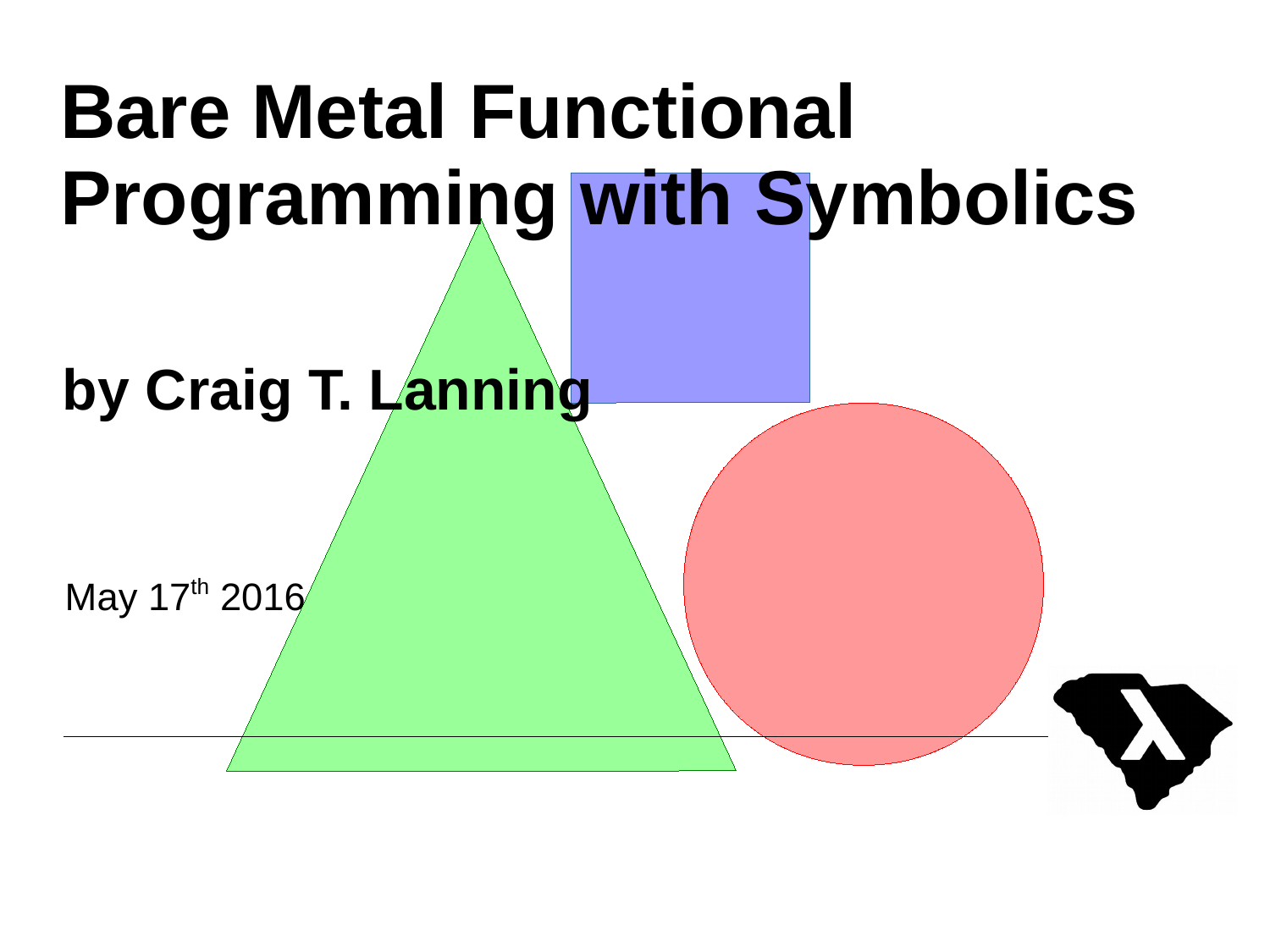# Symbolics History

- Premere Manufacturer of Lisp Machines
- Started in 1980 by PhD's from MIT
- First product, LM-2, was derived from the MIT CADDR
- Later came the 3600 series
- Finally the Ivory (Lisp-on-a-chip)
- Employees worked on CLIM Specification
	- Common Lisp Interface Manager
	- CLIM barrowed heavily from Dynamic Windows
- Employees worked on Common Lisp Standard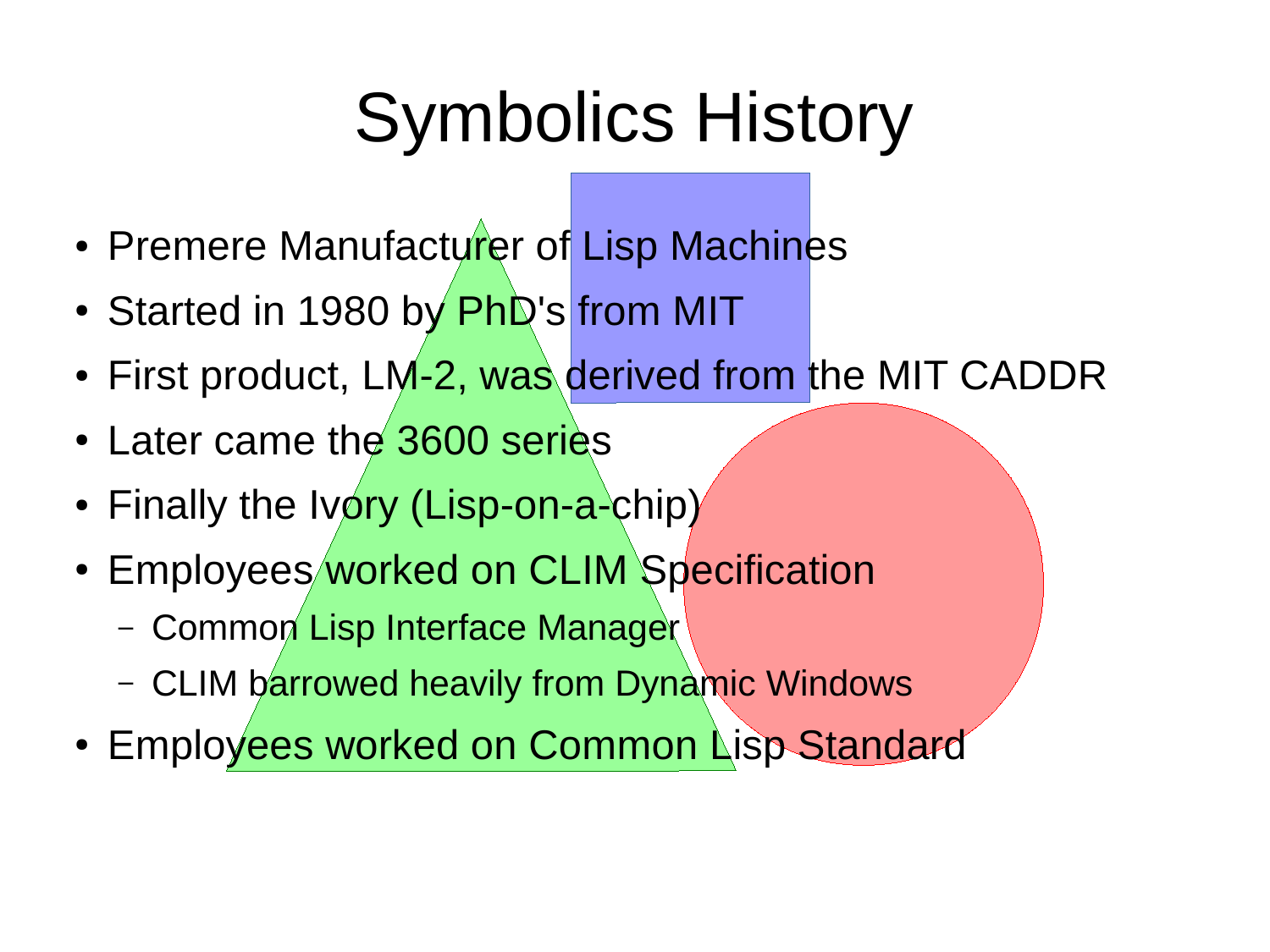# PC vs. Symbolics in 1982

- **IBM PC** 
	- CGA Display
		- 320x200 w/ 4 colors
		- $\cdot$  640x200 w/2 colors
	- Intel 8086 Processor
		- 16-bit word, 8-bit bus
		- Memory 2<sup>20</sup> bytes
			- 640K addressable
			- 256K RAM max
	- Audio: internal speaker
- Symbolics 3600
	- High-Res Bitmapped
		- 1100x900 w/ 256 colors
		- 1100x900 w/ 16M colors
		- Microcoded Processor
			- 36-bit word and bus
				- tagged memory
			- Memory 2<sup>32</sup> words
				- Fully virtual
		- Audio: 16-bit audio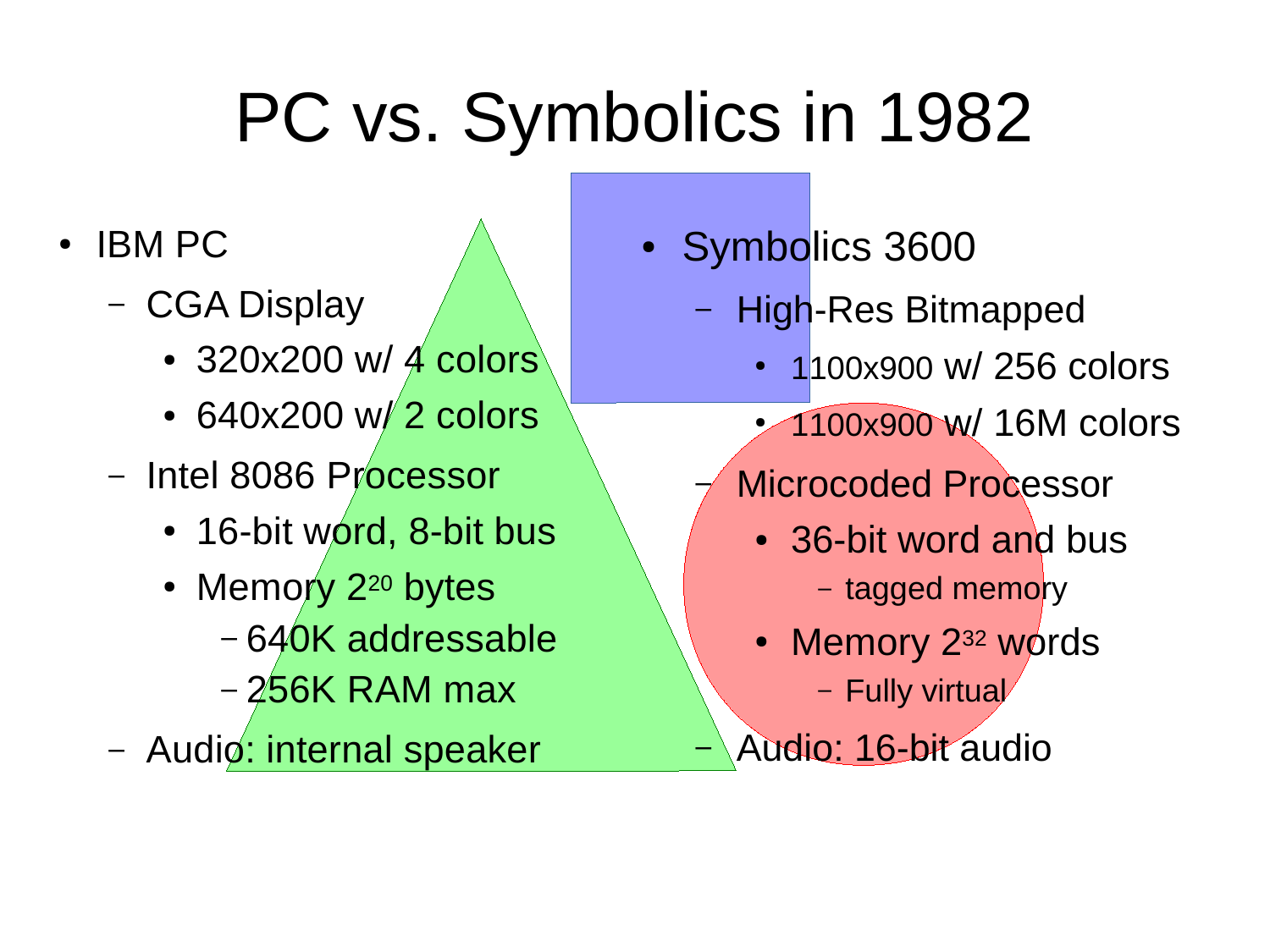### Architecture

- 3600 series Microcoded Processor
	- 36-bit word: 32-bit data, 4-bit tag
	- ESDI Disk
- Ivory Processor (Lisp-on-a-chip)
	- 40-bit word: 32-bit data, 8-bit tag
	- SCSI Disk and Tape storage
- Memory accessed by word not byte
- System consisted of two processors
	- the FEP (Front End Processor, Motorola 68000)
		- booted the machine
		- loaded microcode in 3600 series systems
		- managed file storage space
		- initialized the Lisp Processor
		- loaded the Lisp World
	- the Lisp Processor (3600 or Ivory)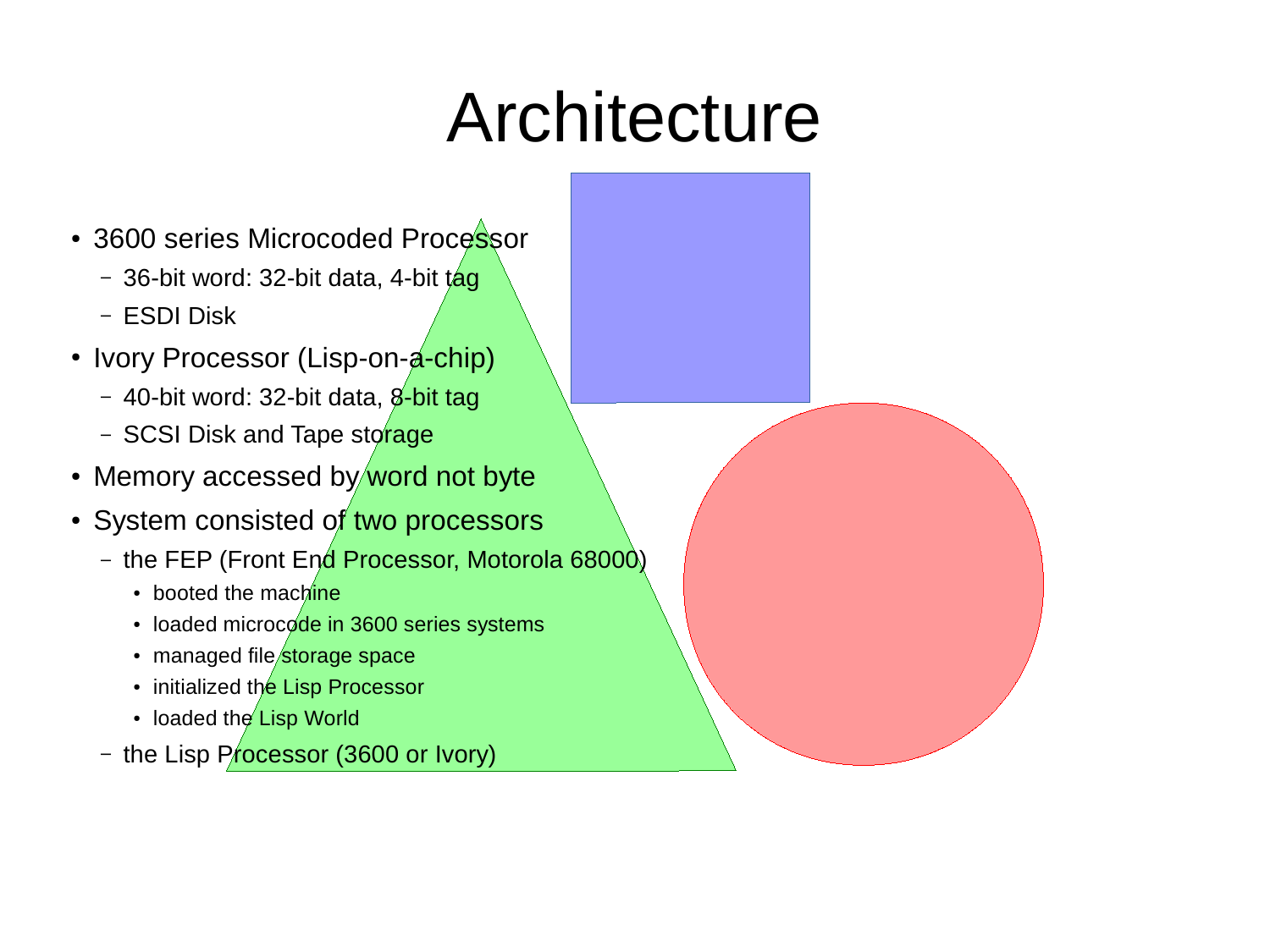### Hardware

- $\cdot$  LM-2
- 3600 series
	- 36-bit word, 32-bit data, 4-bit tag
- Ivory chip
	- 40-bit word, 32-bit data, 8-bit tag
	- XL-series Standalone w/ console
	- NX-series Embedded in NuBus based Mac
	- UX-series Embedded in Sun Unix system
	- NXP-series Standalone w/o console
- Framethrower Custom Graphics card for XL-series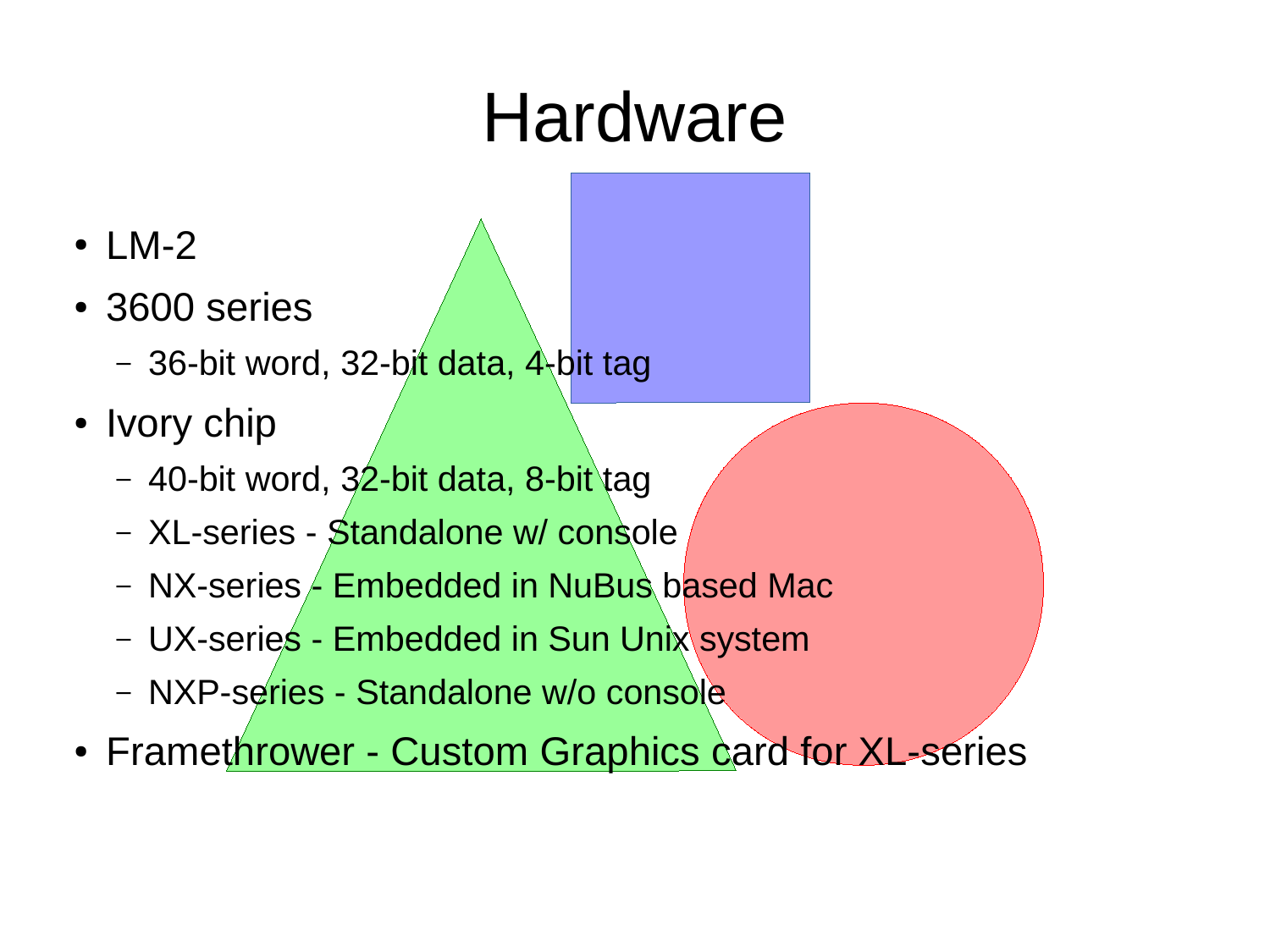# Operating System

- $\cdot$  Genera (v8.3)
	- Microcoded Processor
	- Ivory Processor (microprocessor)
- Open Genera (v2.0 Genera 8.5)
	- Software only version of Genera
		- Required a 64-bit processor to run
		- Only way to get 32-bits of data and 8-bits of tag
	- Included almost all Layered Products
	- DEC Alpha was hardware platform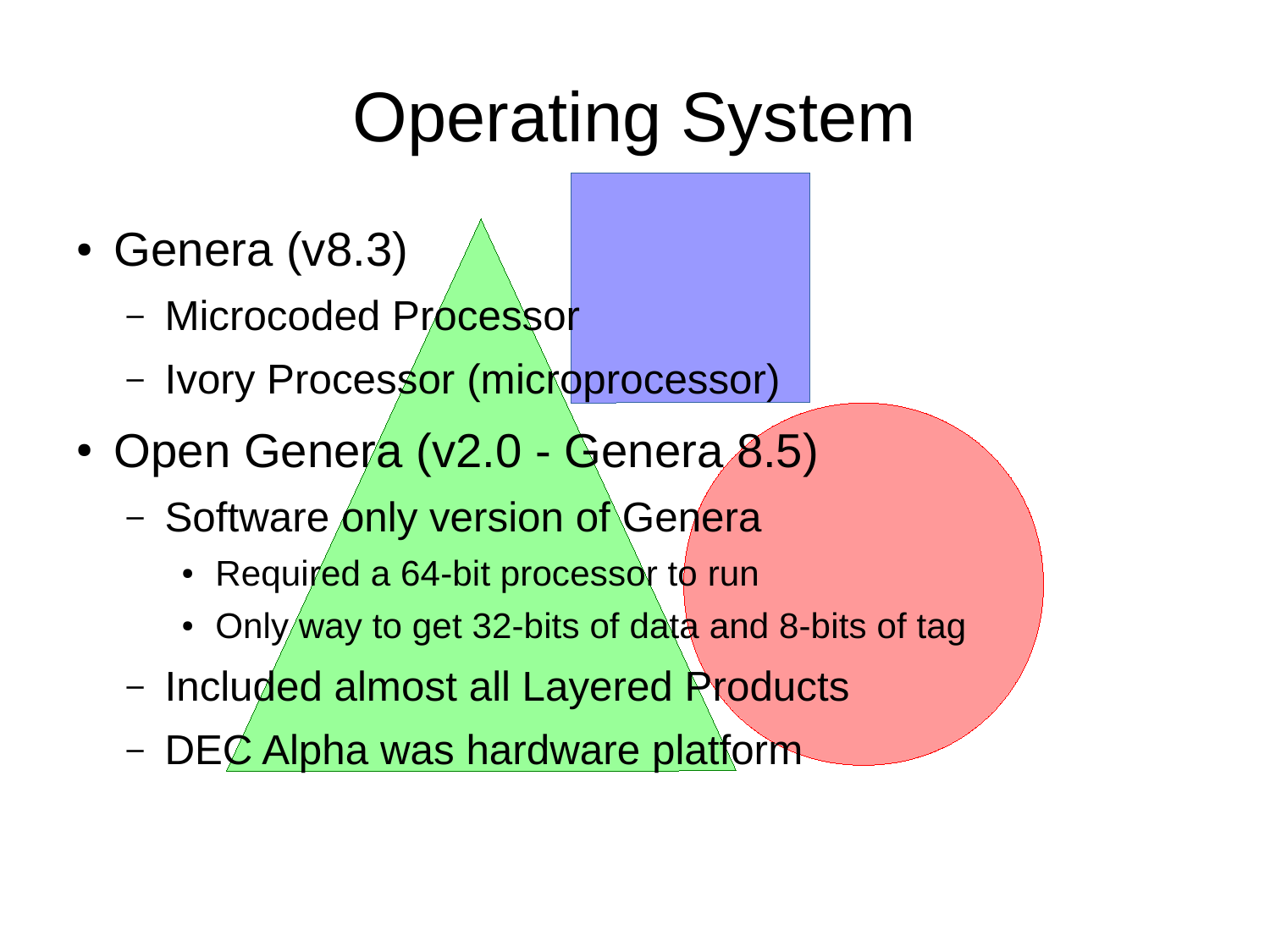# Trivia

- Numerical Calculations faster than FORTRAN
- Machines are nearly impossible to crash
- Camio Appearance in movie "Real Genius"
- Used to develop Flocking Motion for CGI
	- See "Stanley & Stella in Breaking the Ice"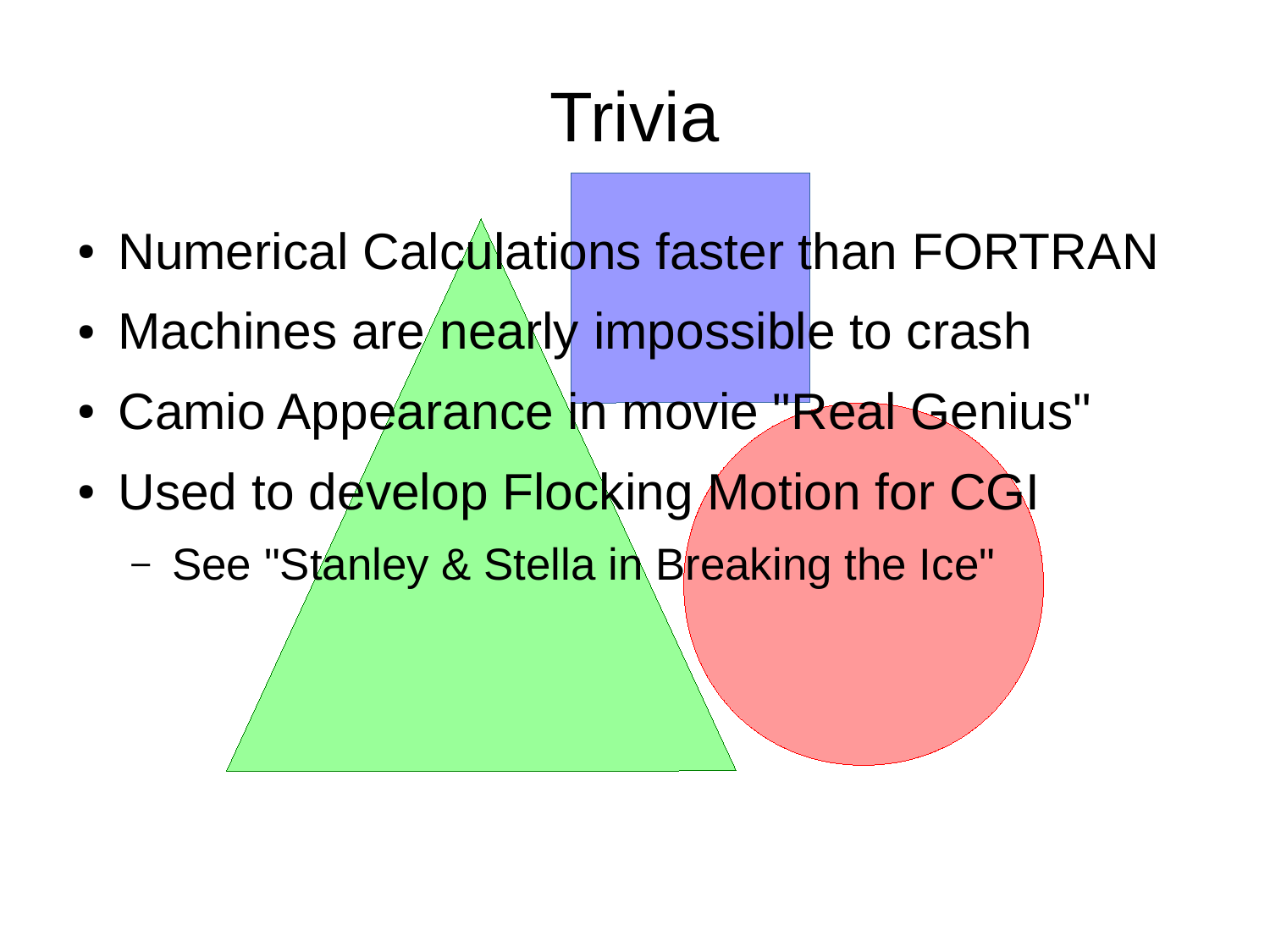### System Features

- Genera written in Zetalisp (MIT Lisp Machine Lisp) with Flavors
- Version Control System which included branching
- Hypertext linked On-Line documentation system
- Source code for most system software included
- Disassembled code is easy to convert back into Lisp
- Memory managed via Regions
- Network Support
	- CHAOSNET (native)
	- TCP/IP (with additional software)
	- DECNET (with additional software)
	- NFS v2 (with additional software)
	- $-$  IBM SN $\overline{A}$  (with additional software)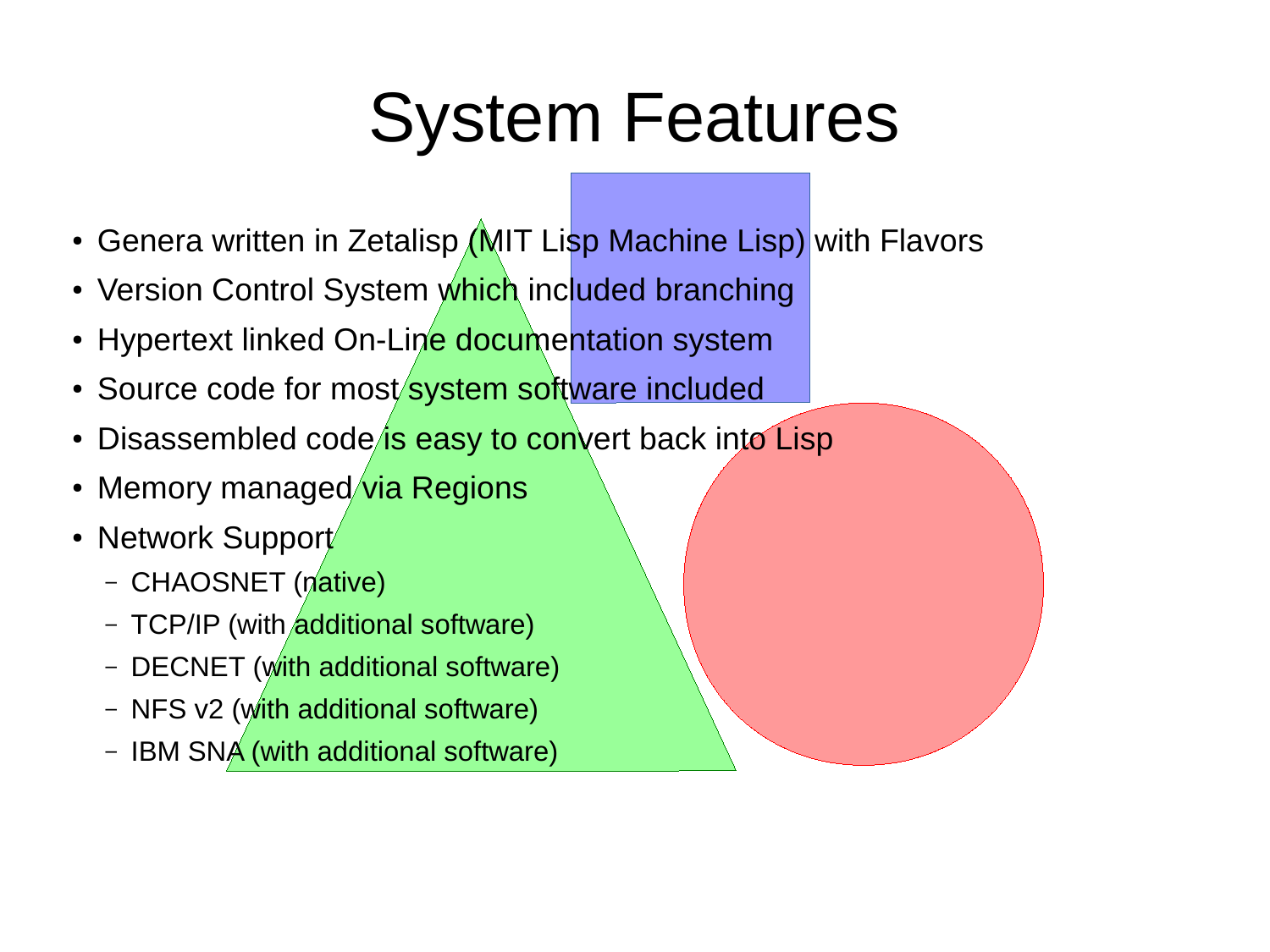# Layered Software

- Concordia
	- Documentation system
	- Used to make the Symbolics online and printed documentation
- C Compiler (very slow)
- FORTRAN Compiler
- Prolog Compiler
- PASCAL Compiler
- Computer Modeling and Animation Software
	- S-Geometry, S-Render, S-Dynamics, S-Paint
	- Original implementation of Flocking Motion
	- Movie Short to demonstrate the Flocking Motion
		- Rendered on a farm of 3600 series machines
		- Stanley and Stella in Breaking the Ice (3 minutes)
		- Available on YouTube
- X11 Server
	- Used the reference X Server which was written in C
	- Excruciatingly slow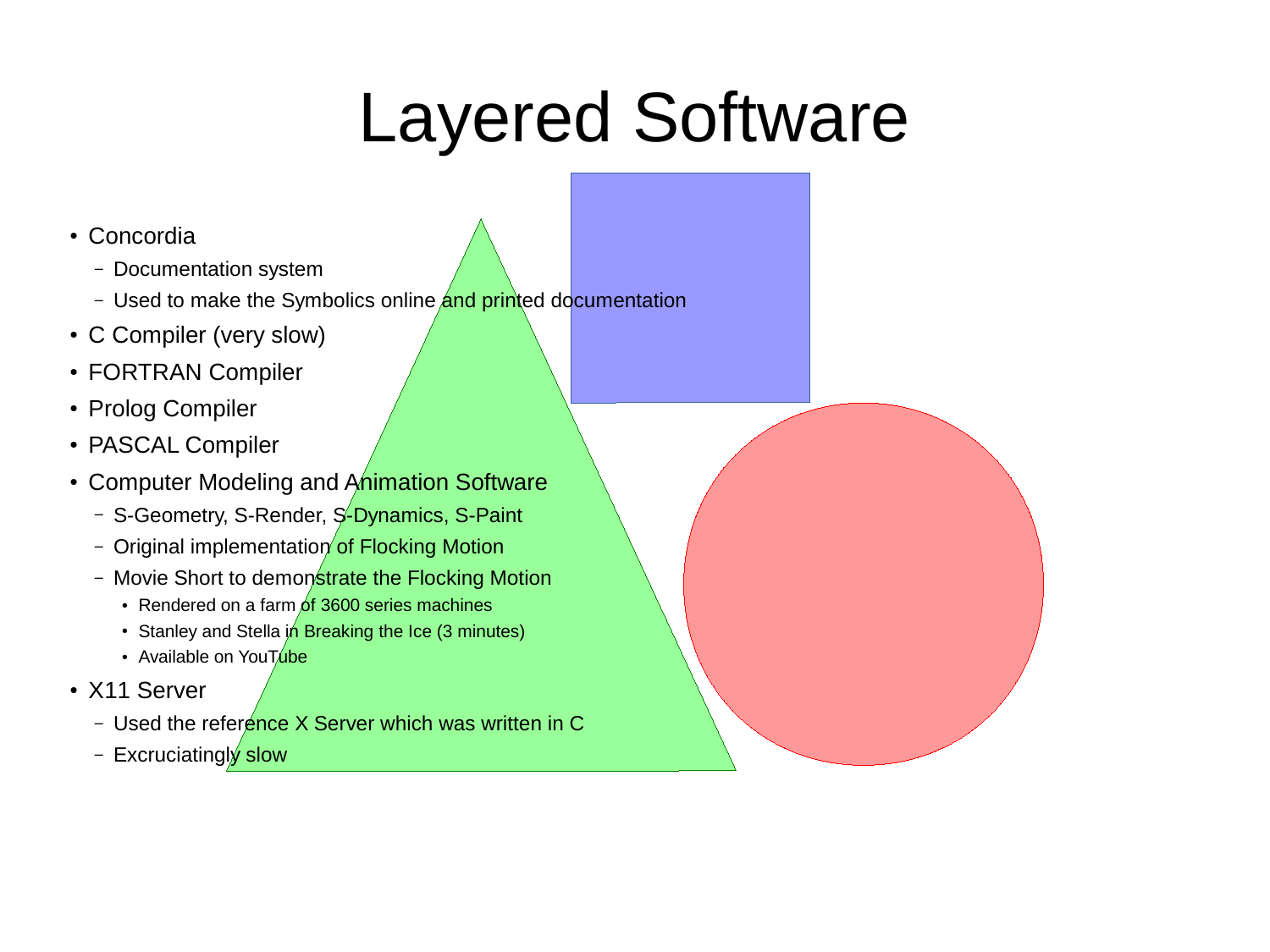# Layered Software (cont.)

- Statice Object Oriented Database
- TCP/IP Server/Client
- NFS Server/Client
	- supports Version 1 and 2
	- only runs over UDP
- SNA Server/Client
- DECnet Server/Client
- Joshua Expert System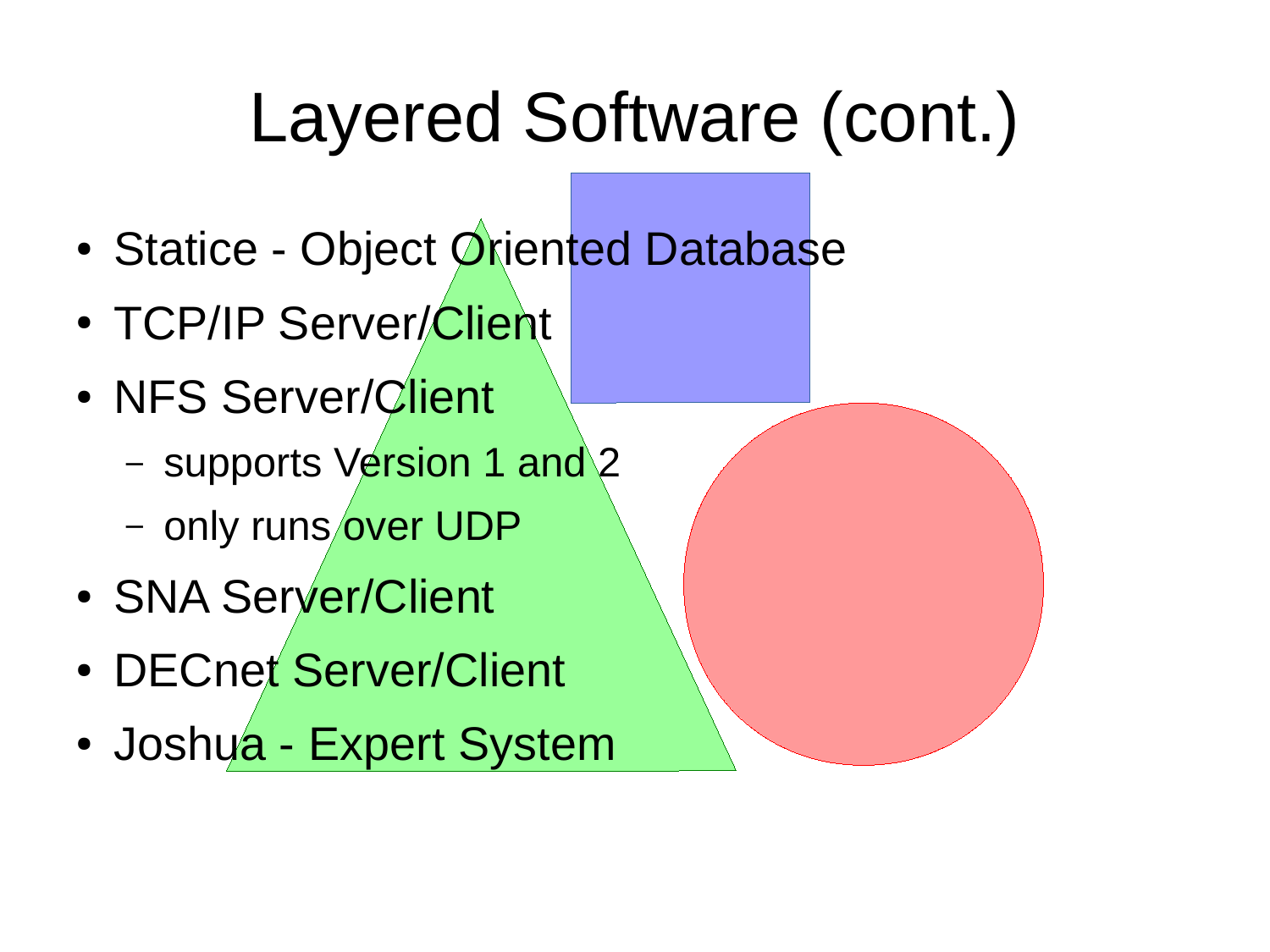# Ultimate Integrated Development Environment

- Everything exists in the same memory space
	- Editor
	- Compiler
	- Debugger
- Objects printed in Lisp Listener are clickable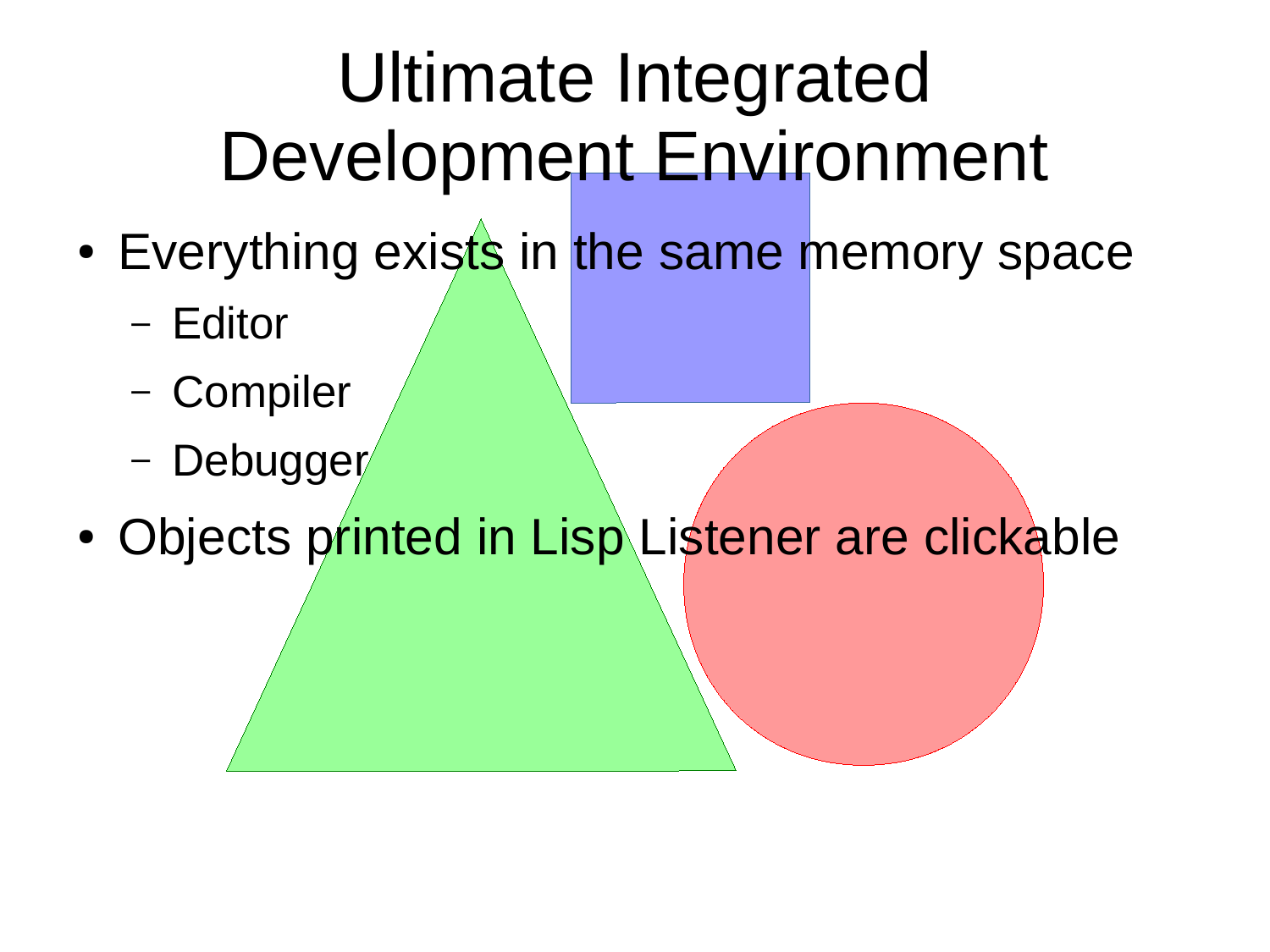# Genera Crashproof

- Systems have been known to run for months without rebooting
- Some have gone for years
	- One was even being used to edit the hypertext documentation on a daily basis
		- This involved the creation and destruction of large amounts of memory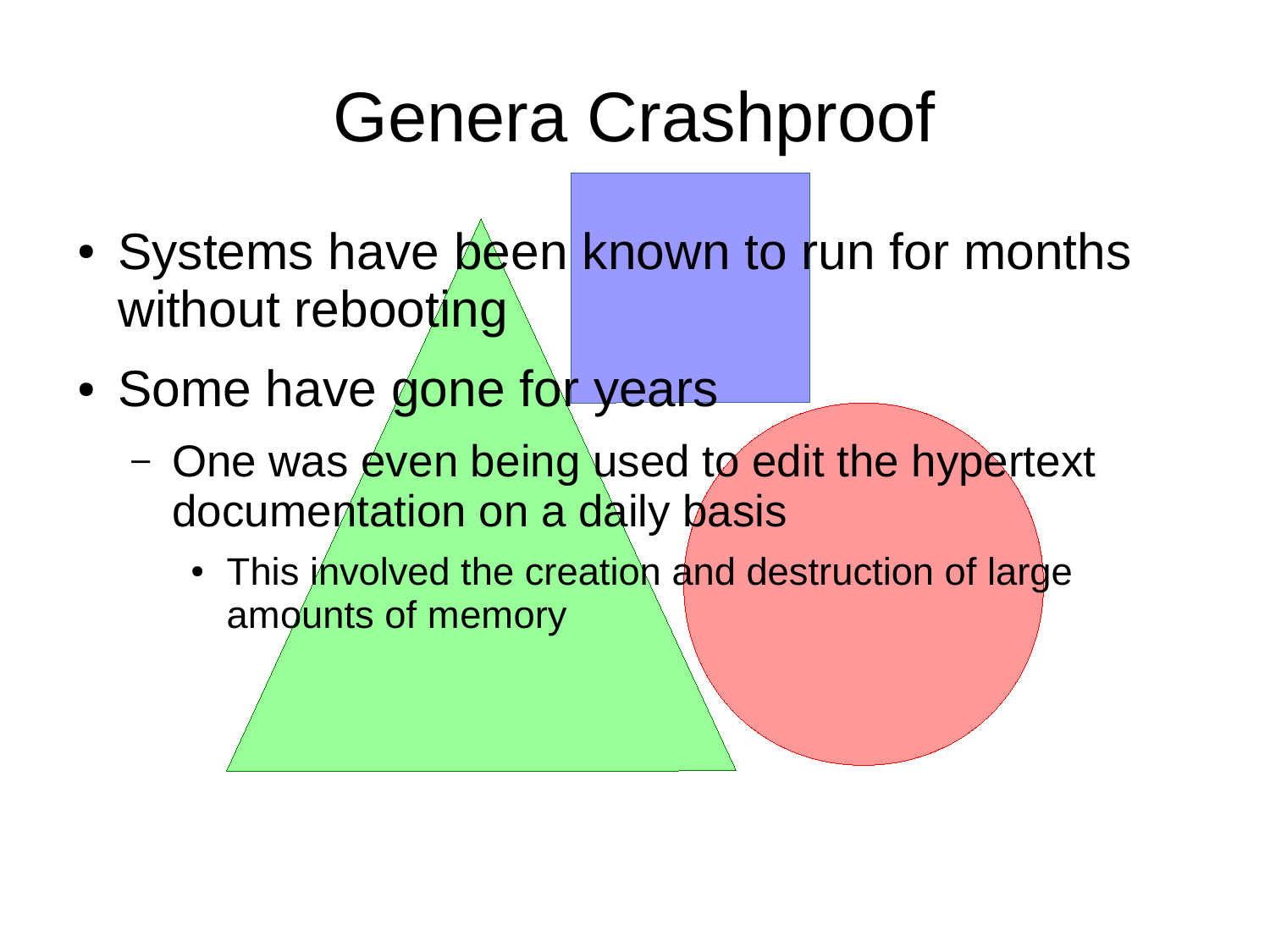# Multimodal GC

- Generational GC
- Ephemeral GC
- In-Place GC